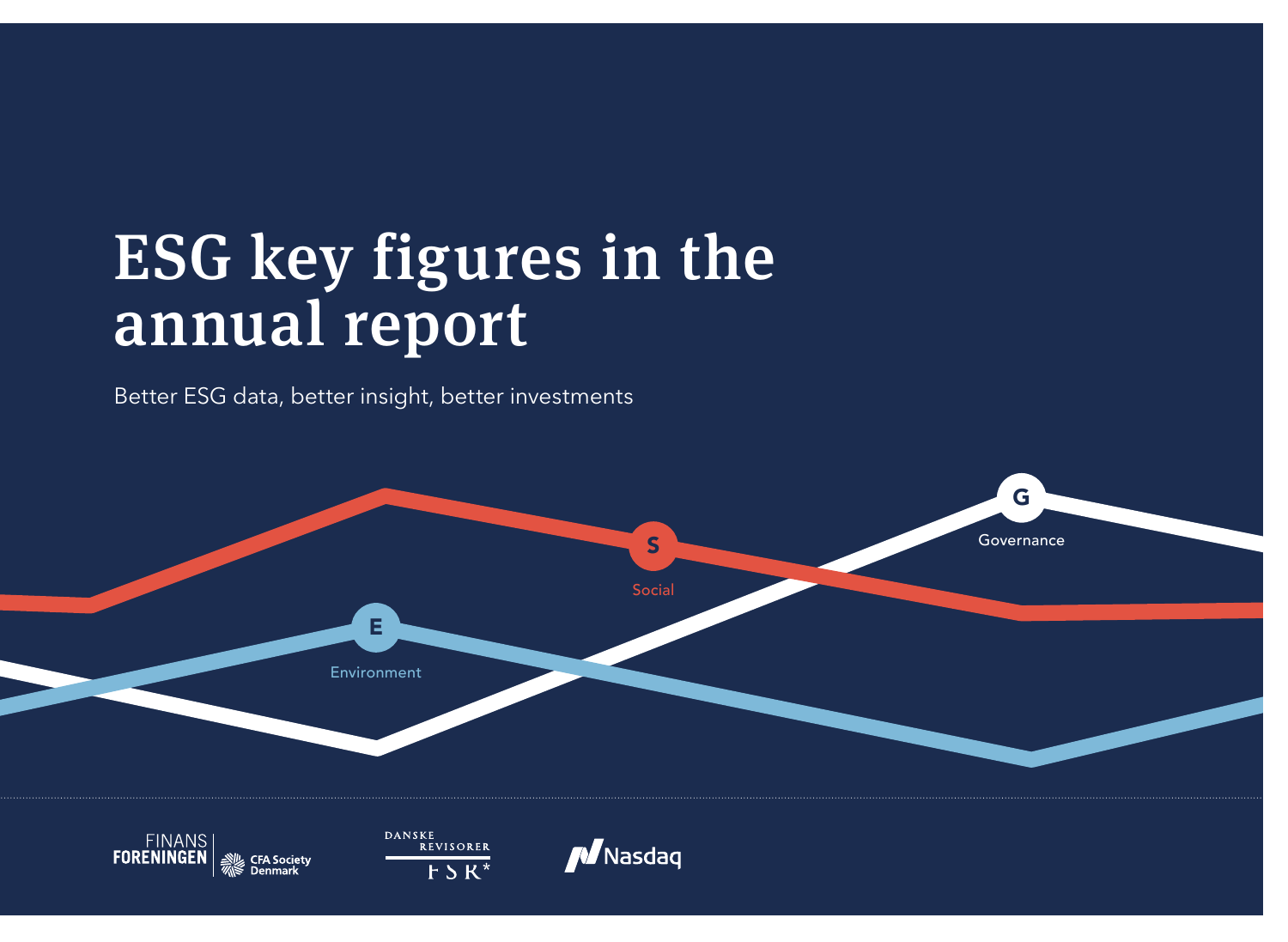## **Content**

| Better ESG data, better insight, better investments                 |    |  |
|---------------------------------------------------------------------|----|--|
| Why include ESG data in the annual report                           |    |  |
| Present ESG data the best way                                       | 5  |  |
| Standardised ESG key figure overview                                | 6  |  |
| Confidence is key to the value of ESG data                          | 8  |  |
| Digital ESG data give overview and efficient and effective analyses | 9  |  |
| ESG data, definitions                                               | 10 |  |
| Legislation and recommendations                                     | 15 |  |
| Keep up with market expectations of ESG data                        | 16 |  |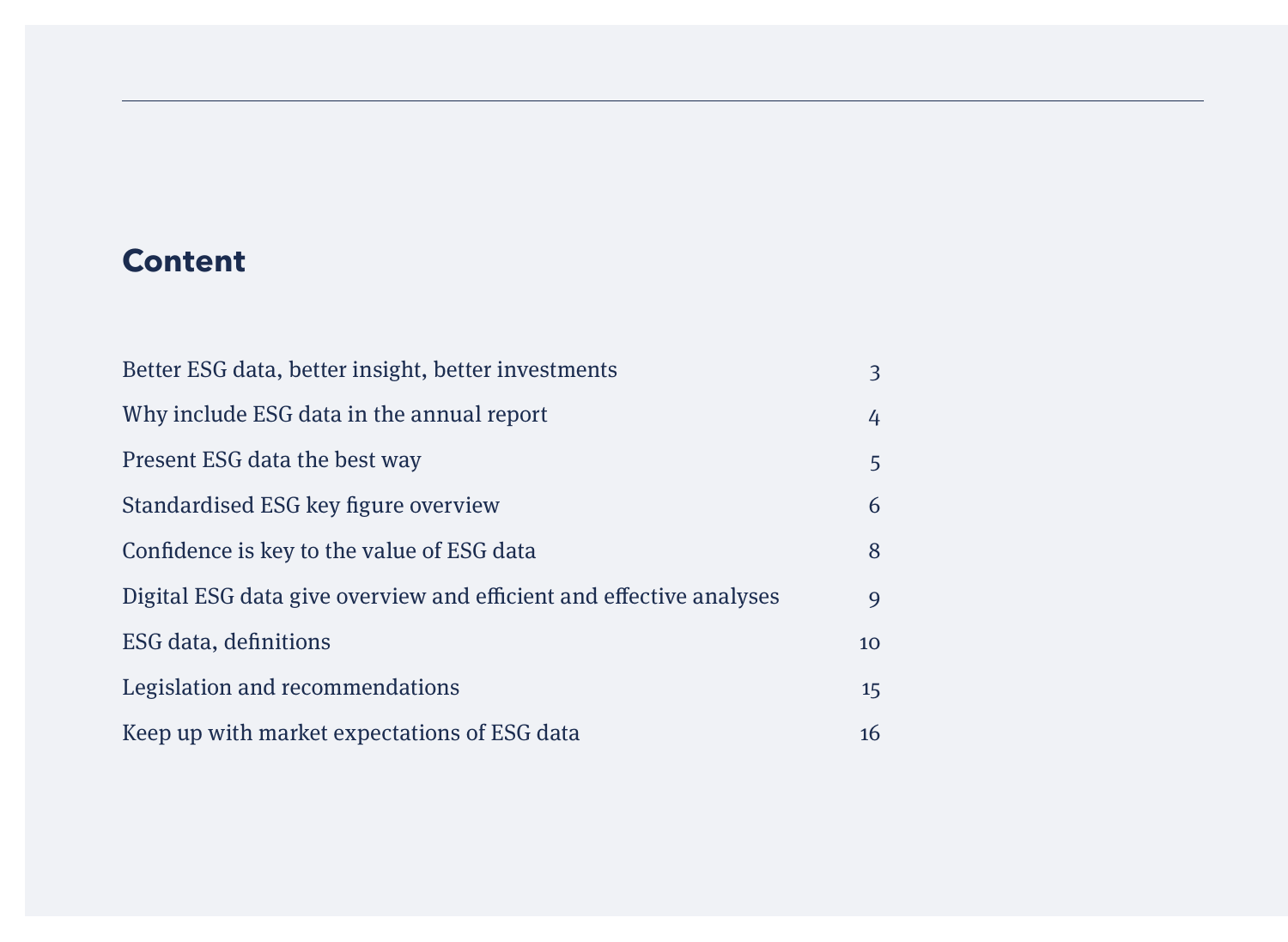## Better ESG data, better insight, better investments

In the financial markets, there has been a growing recognition that the value of companies cannot be assessed solely based on financial information. ESG (Environmental, Social & Governance) data are now widely used in assessing companies' long-term growth potential, earning capacity and risks. ESG data are thereby used as an integral part in the assessment of the companies' value creation and in the valuation itself. ESG data have become key figures for investors, lenders, and analysts – therefore, the information must be relevant, comparable, and reliable.

#### The value of standardised ESG key figures

The ESG data companies disclose for environment and climate, social conditions, and corporate governance are used to analyse them. But ESG data are often hard to come by, and it varies which ESG key figures are used, and how they are calculated. This limits their potential for analysis

and it is ineffective for analysts. This may lead to misjudgements of a company's risks and potential and thus of the company's real value. This publication is part of the solution. It presents an overview of 15 basic ESG key figures with explanations and formulas. The overview can be published in the annual report together with the company's overview of financial key figures.

## ESG data supplement traditional company analysis when they are of the same quality as financial data.

A standardised ESG key figure overview does not only help in the valuation of a company in the financial markets. The overview also helps the

company as the company does not have to use resources to select key figures and to develop its own definitions and methods.

It is a proposal, and each company must decide whether the key figures are relevant to them, or if they should be supplemented with other relevant ESG data.

#### The value of reliable ESG data

Choosing ESG data and standardised formulas is not enough. The usefulness of the ESG key figures depends on the data quality. Here, the companies have a task in establishing registration and control systems for ESG data in the same way as the financial data. The effort is rewarding, not least if the company thereby can obtain a third-party declaration on the non-financial information. This will contribute to the company's credibility with investors, lenders, and analysts.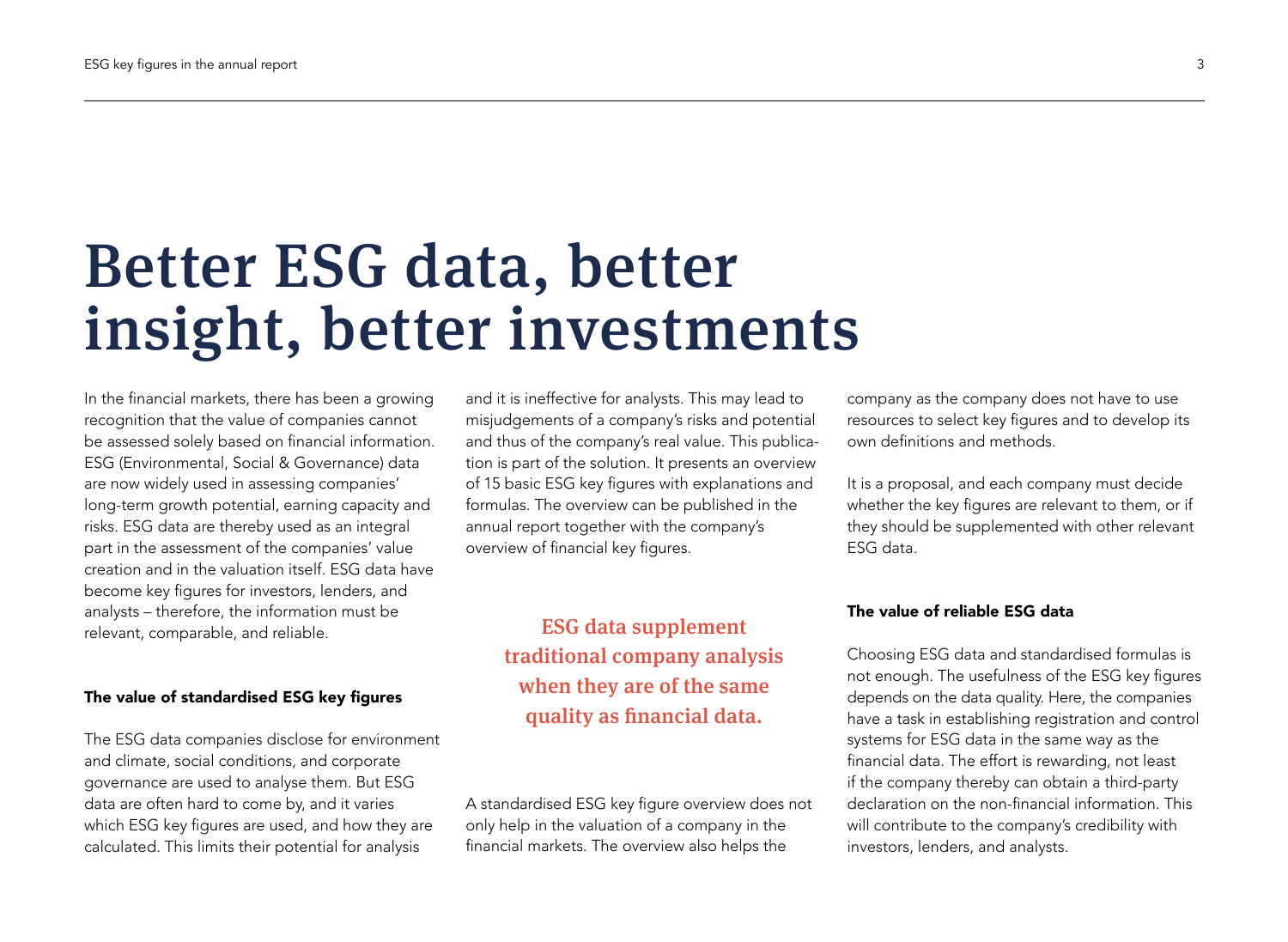# Why include ESG data in the annual report?

The annual report is the most important source of information for investors, lenders, and analysts. The historical information in the annual report offers an overview of and insight into the company's finances, performance, and direction. The key figures provide an efficient and fast overview.

Adding the ESG key figure overview to the traditional financial overview will give analysts and investors a better foundation to assess whether the company's value creation takes place on a sustainable basis. The actual level and development of ESG data can help to shed light on the extent to which the companies are future-proof and how robust they are to future changes in framework conditions.

Data about employee turnover, for example, shows a company's ability to retain staff and thus knowledge and abilities – an important element

in its future performance. Similarly, factors like  $\mathsf{CO}_2$  emissions, water consumption, and gender pay ratio can impact the company's performance.

#### The direction for future reporting

For a long time, there has been a broad legislative framework for reporting on social responsibility and ESG issues. That is changing now. A new EU Corporate Sustainability Reporting Directive (CSRD) is under way. Large companies are required to comply with EU standards for ESG data within a few years. Later on, the scope may be extended to include listed SMEs or to affect SMEs indirectly.

This raises the question of whether it is worthwhile to start reporting ESG key figures now. The answer is: yes! The forthcoming EU standards will be

### Investors require ESG key figures

As a responsible investor, access to ESG key figures is essential as they play a significant and increasing role in the analysis of a company. Therefore, there is an expectation that companies – both listed and unlisted – include the most material ESG key figures in its annual report, and that the ESG key figures are subject to the same audit as the other parts of the annual report."

- Torben Möger Pedersen, CEO, PensionDanmark

based on existing international standards, from which the 15 ESG key figures in this publication have been selected. Although adjustments to the formulas may occur, you can calmly and advantageously get ahead of the development.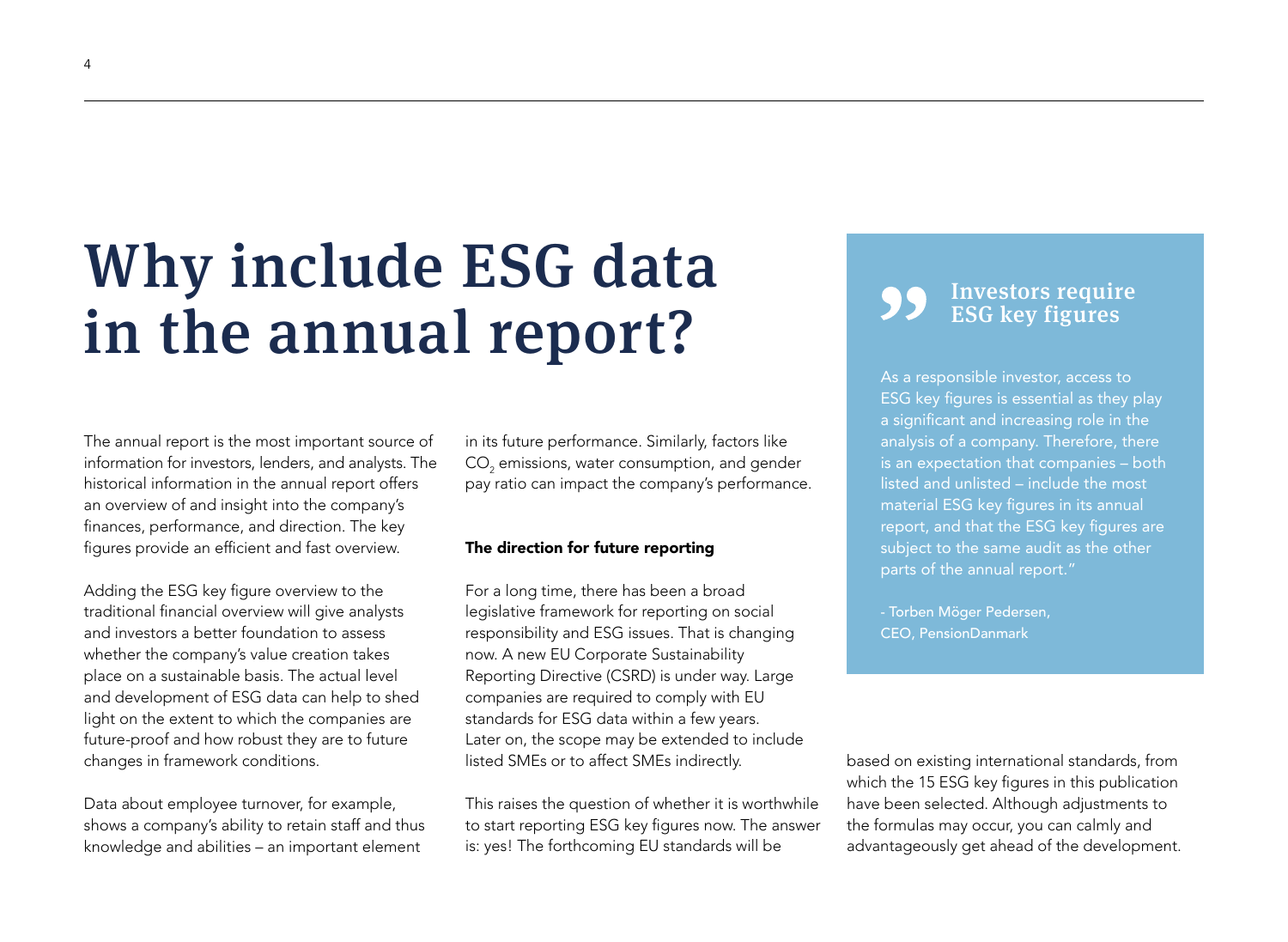

Relevant ESG data vary from company to company. But in order to be able to analyse and make comparisons across companies and sectors, it is crucial to ensure some consistency in the selection of ESG data; international standards on definitions and methods must be followed; and the applied practice must be described.

The accepted standards used in this publication are explained in *The Greenhouse Gas Protocol – Corporate Standard* (by WRI/WBCSD) and *Measuring Stakeholder Capitalism: Towards Common Metrics and Consistent Reporting of Sustainable Value Creation* (by WEF), among others. All ESG key figures in this publication are also included in The Danish Finance Society / CFA Society Denmark's Recommendations & Financial Ratios.

We recommend publishing an ESG key figure overview – as shown on the following pages – together with a company's overview of financial key figures. Alternatively, the ESG data can be published in an ESG section in the management report or in a separate note in the annual report.

#### ESG key figures cannot stand alone and are not substitutes for dialogue

ESG key figures should not stand alone. We recommend explaining, elaborating, and accounting for any ESG developments and objectives. Such information may be included in the company's statement on corporate social responsibility when such is prepared or integrated in the management report's section on strategy, risks, management, and finances. Information on

data quality contributes to credibility – e.g. by describing uncertainty in estimates and the internal control process for ESG data.

The information in the annual report does also not replace companies' dialogue with investors and lenders. Dialogue ensures that the market knows the company's targets and how its policies are carried out. ESG managers should therefore be available at investor meetings.

> We recommend publishing ESG figures together with the company's overview of financial key figures.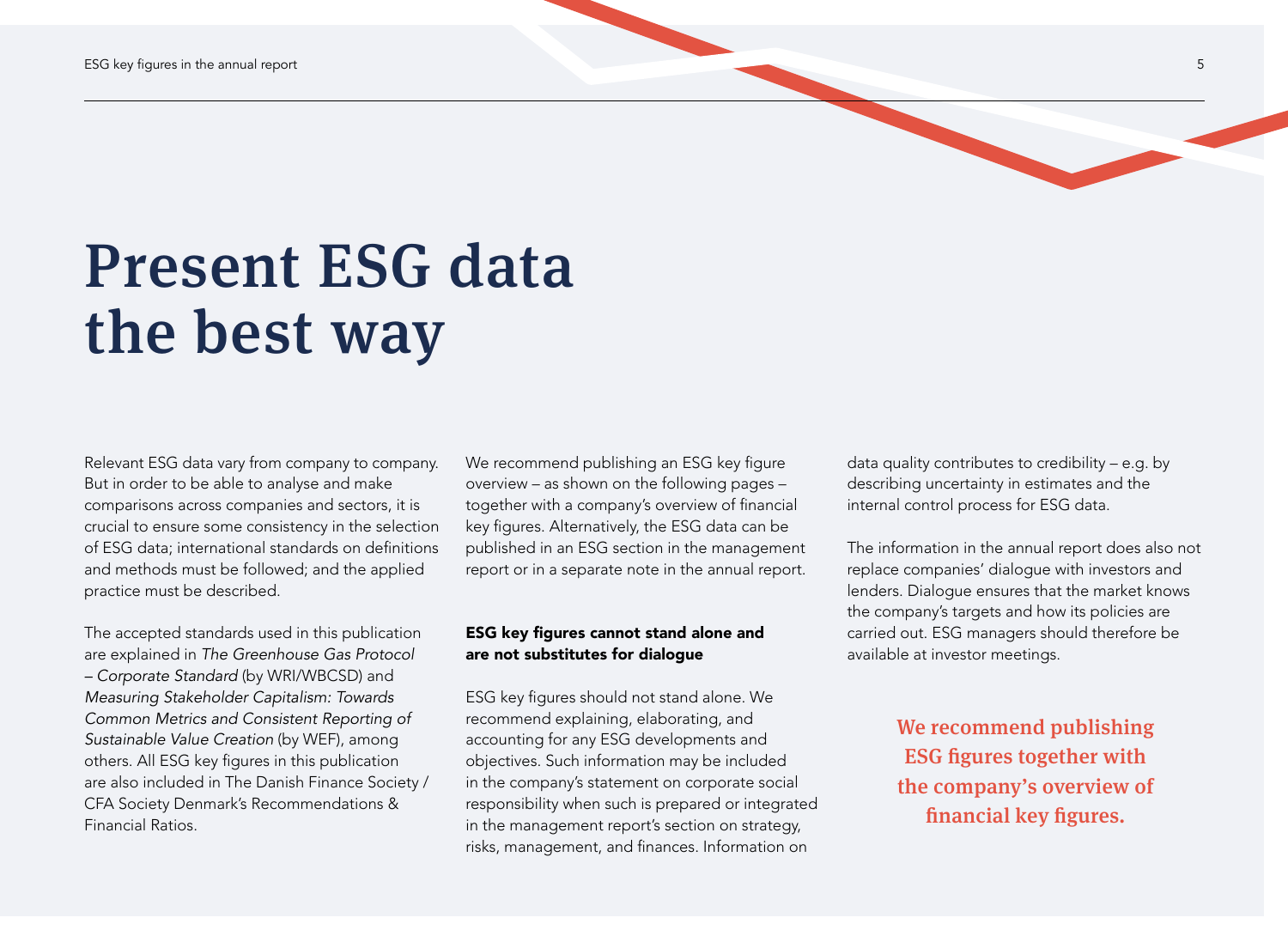## Standardised ESG key figure overview

The overview suggests the ESG key figures that could directly be influencing the assessment of a company's future performance. The company is therefore encouraged to include these in its annual report.

Obviously, the overview should contain only the ones relevant to the company, and other key figures can be included. Depending on the industry or own delivery/sales conditions and the company's administrative readiness, it may, for example, be relevant to extend the scope of key figures for CO $_{\textrm{\tiny{2}}}$  emissions to include the entire value chain, i.e. include the so-called scope 3 as defined by The Greenhouse Gas Protocol.

#### Put the numbers in context

An ESG key figure overview is rarely of any use to investors or analysts on its own. It needs to be read together with e.g. competitors' data, or the company's own strategy and objectives in relation to historical data. Concrete goals and target figures with a time horizon for each goal have great information value and show the impact the company strives towards.

Objectives and the historical development in ESG data should be put in perspective to the financial information in the annual report, where relevant – e.g. what significance they have in relation to growth targets, earnings, investments, and financing.

Often ESG data have to be relativised, for example by relating the data to the reporting period's activities in the form of units produced, turnover, cash flow, and so on. However, if the company chooses to report relative data, these should always be reported together with the absolute data to maintain comparability with other companies.

### ESG data definitions

ESG key figures are explained on pages 10-14. There you will find key figure formulas, units, a short explanation, and why they are relevant.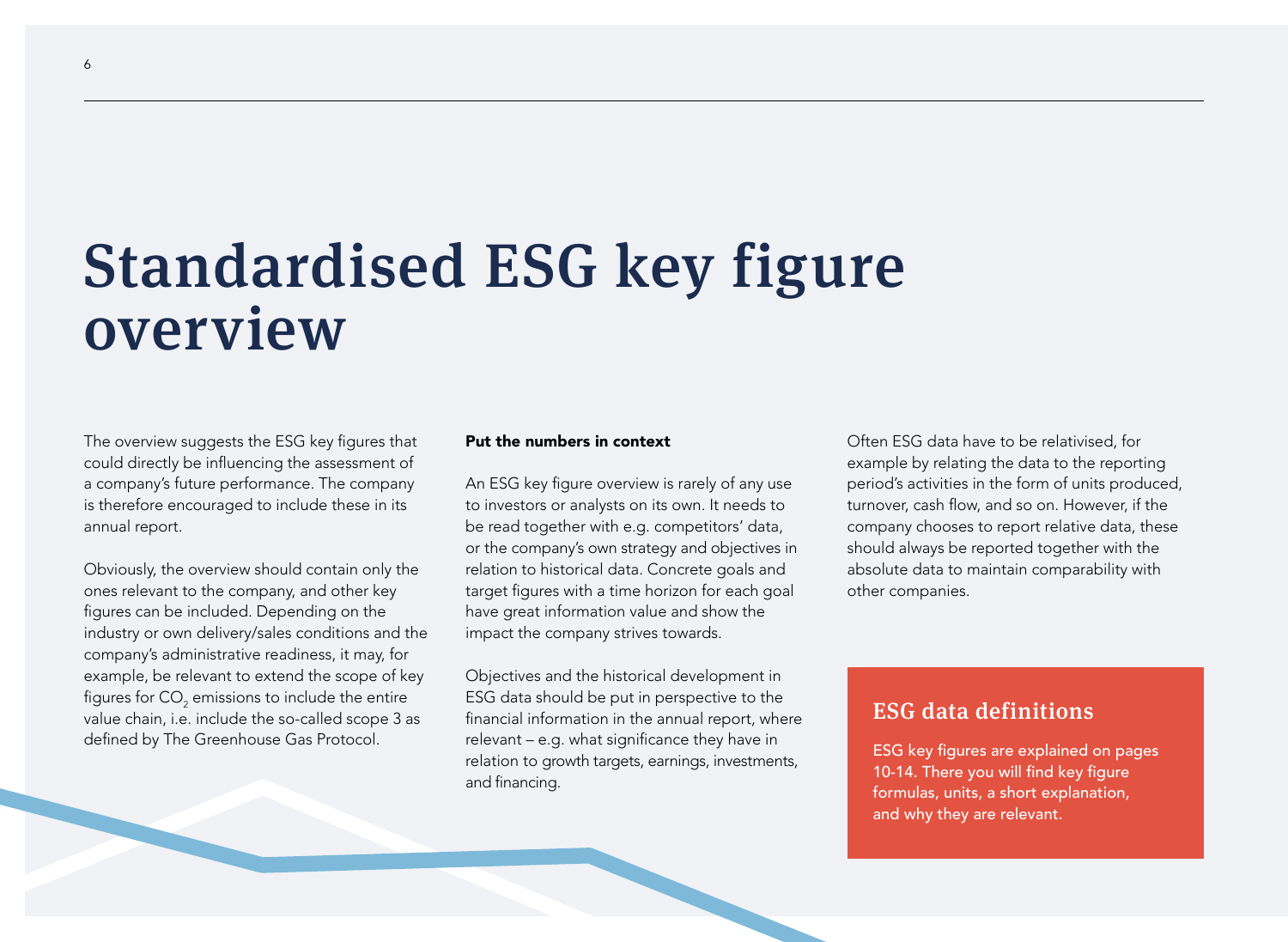## **ESG key figure overview**

|                                 | Unit           | Target | 2021   | 2020   | 2019   | 2018                | 2017   |
|---------------------------------|----------------|--------|--------|--------|--------|---------------------|--------|
| <b>Environmental data</b>       |                |        |        |        |        |                     |        |
| $CO2e$ , scope 1                | Metric tonnes  | 4,200  | 4,389  | 4,479  | 4,658  | 4,751               | 4,870  |
| $CO2e$ , scope 2                | Metric tonnes  | 2,500  | 2,679  | 2,734  | 2,843  | 2,900               | 2,973  |
| <b>Energy Consumption</b>       | GJ             | 48,000 | 48,619 | 49,611 | 51,595 | 52,627              | 53,943 |
| Renewable Energy Share          | %              | 52     | 51     | 49     | 46     | 39                  | 32     |
| <b>Water Consumption</b>        | m <sup>3</sup> | 1,325  | 1,352  | 1,380  | 1,435  | 1,464               | 1,501  |
| <b>Social data</b>              |                |        |        |        |        |                     |        |
| Full-Time Workforce             | <b>FTE</b>     | 4,450  | 4,498  | 4,510  | 4,690  | 4,971               | 5,369  |
| <b>Gender Diversity</b>         | %              | 40     | 40     | 38     | 37     | 33                  | 32     |
| Gender Diversity, Management    | $\%$           | 33     | 30     | 31     | 24     | 22                  | 17     |
| Gender Pay Ratio                | Times          | 1.0    | 1.2    | 1.2    | 1.2    | 1.3                 | 1.4    |
| Employee Turnover Ratio         | $\%$           | 10     | 11     | 11     | 12     | 12                  | 13     |
| Sickness Absence                | Days per FTE   | 4.5    | 5.3    | 5.4    | 5.6    | 6.0                 | 6.4    |
| <b>Customer Retention Ratio</b> | %              | 88     | 85     | 87     | 83     | 81                  | 79     |
| Governance data                 |                |        |        |        |        |                     |        |
| Gender Diversity, Board         | $\%$           | 33     | 33     | 33     | 17     | $\mathsf{O}\xspace$ | 0      |
| Board Meeting Attendance Rate   | %              | 98     | 95     | 92     | 92     | 90                  | 92     |
| CEO Pay Ratio                   | Times          | 22     | 23     | 22     | 21     | 21                  | 20     |

Targets and data in the ESG key figure overview are examples to illustrate what the overview could look like for a given company.

In relation to targets, these should be clarified and the time horizon should be elaborated in the company's guidance on expectations for the future, when given.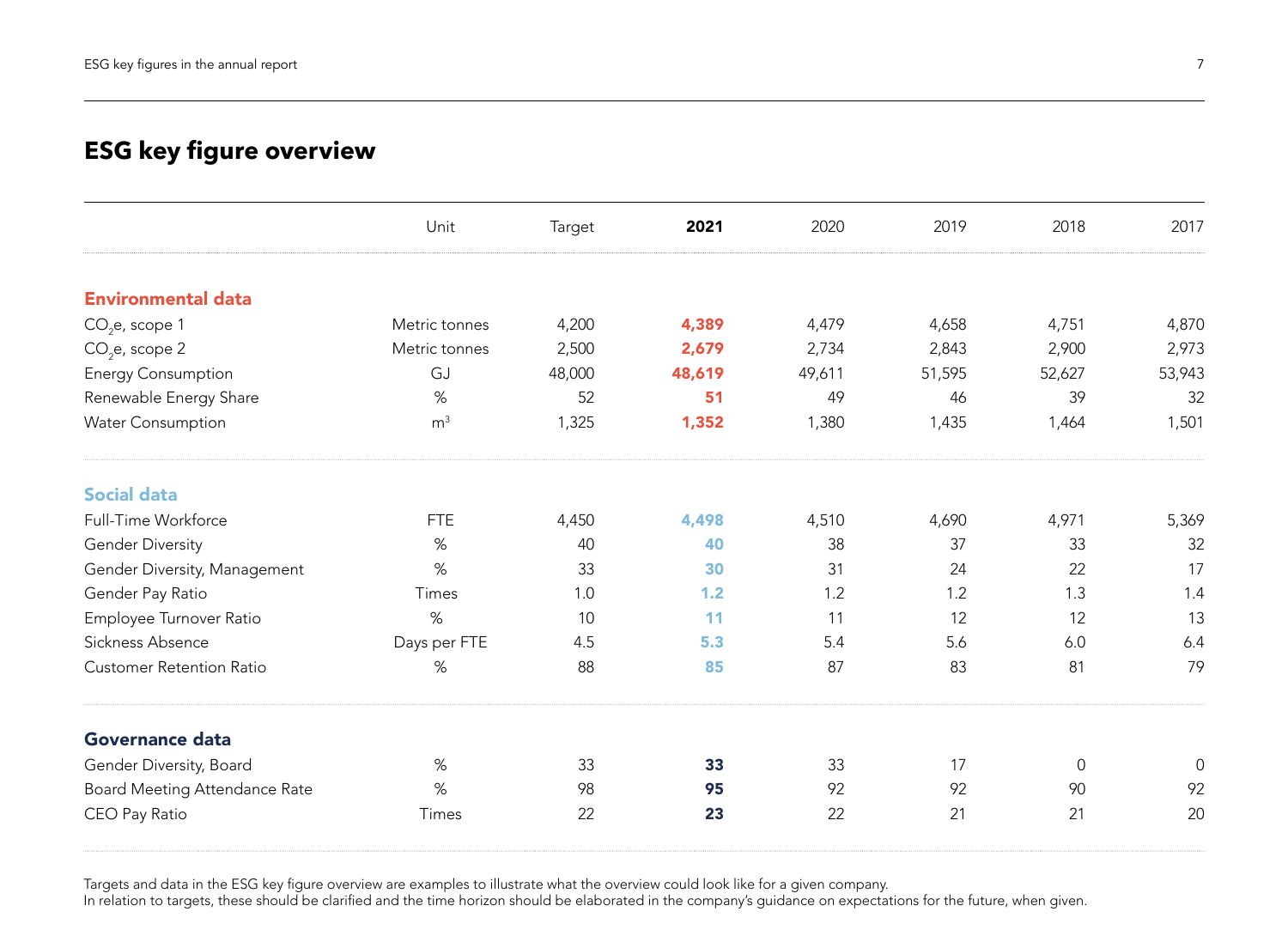## Confidence is key to the value of ESG data

An auditor's report often pays off – also when the company itself has to make financial decisions based on ESG data.

The ESG key figure overview must be as reliable as traditional financial data. We therefore recommend that companies follow the basic principles in ESG reporting, which are:

- Reporting boundaries: use the same reporting boundaries as for the financial statement
- Consolidation: follow the financial accounting principles for consolidating data
- Period: follow the periods of the financial statement
- Accounting policies: describe the methods used to calculate ESG data in the annual report under accounting policies or in a separate note

• Performance and trends: clearly explain and put the historical performance in perspective for 3–5 years.

#### Auditor's report and/or assistance promotes credibility

The reliability of the ESG data can be assured at various levels. A company can ask an independent third party to audit it, similar to an audit report on financial data.

An auditor's report can be submitted with or without assurance. An audit report without

assurance is typically a statement that the auditor has provided assistance in preparing some or all of the information in the annual report. Such report is not without significance for the credibility of ESG data. In addition, an auditor's report can be obtained with limited assurance or reasonable assurance according to the standards that exist in the area.

A condition for validation of ESG data is that the company has, or obtains, control of the internal processes for collecting, checking, and documenting the underlying statements of the key figures. It requires allocation of resources to establish, but it pays off in the long run.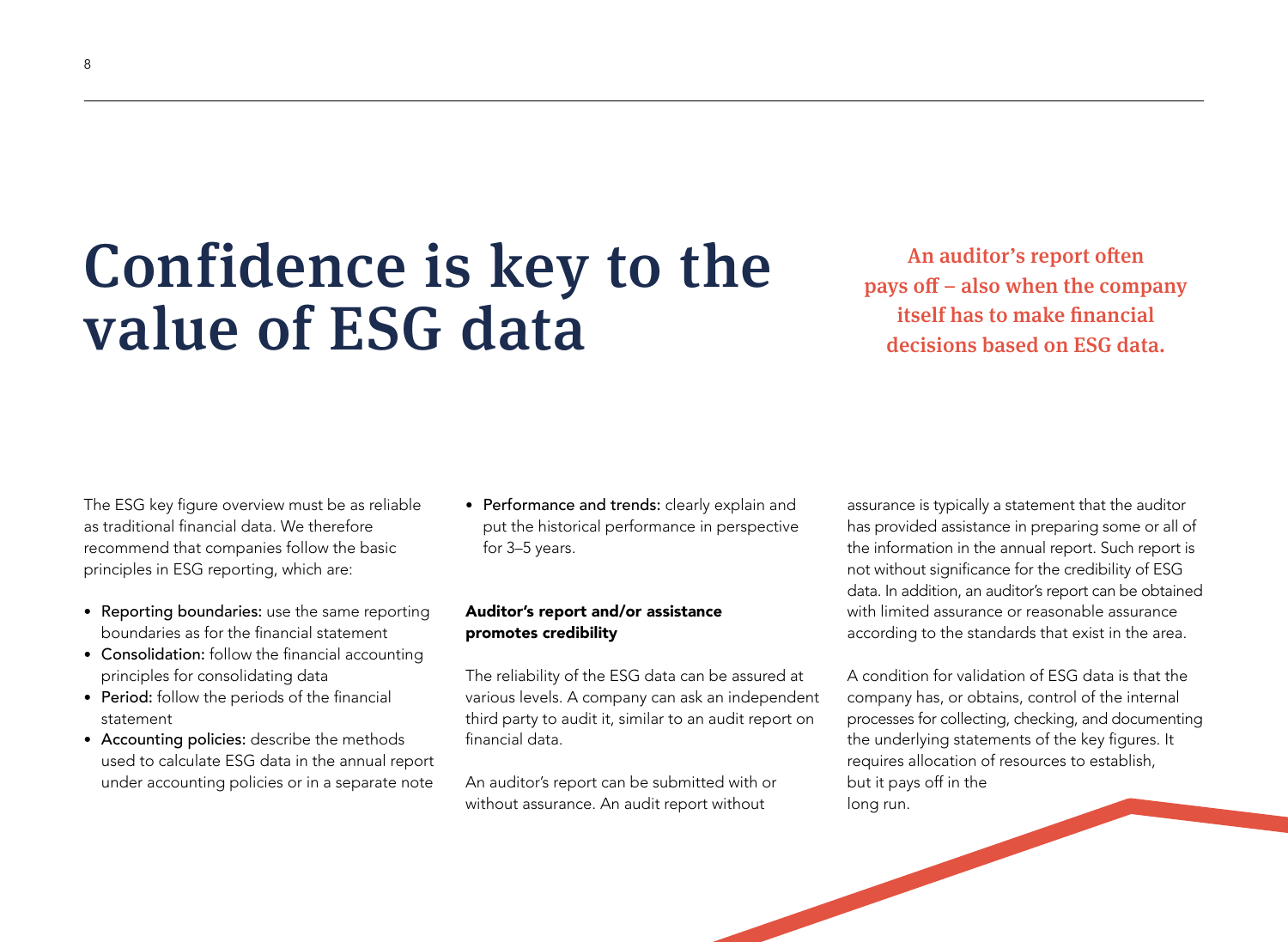## Digital ESG data give overview and efficient and effective analyses

Nasdaq Nordic has launched an ESG Data Portal to make it easy for investors and analysts to acquire streamlined ESG data, and for the data to be used.

ESG data are added to the key figures offered by Nasdaq Nordic. The ESG Data Portal uses the existing infrastructure, making it easy for investors and analysts to access both financial and ESG data. The Portal provides an overview of companies reporting on ESG data. Nasdaq Nordic does not evaluate the performance, but the portal helps create transparency.

#### New feature for the benefit of other digital users

As a supplement to Nasdaq's ESG Data Portal, it is now possible to tag ESG data when the annual report is digitally submitted to The Danish Business Authority. The XBRL taxonomy framework contains fields for a range of ESG key figures, most of which are found in this publication. A relatively simple set-up, but an opportunity to give a wider circle of users access to the company's ESG data in digital form.



"Reporting on ESG shows whether the management's mindset is long or short term.

It makes sense to run a company with few damaging effects, and a well-managed company is one that has capacity to improve its processes. We have confidence in ESG data that have been calculated in accordance with a standard. It improves comparability and removes the many traps in the area that arise when companies define their own key figures and reporting form. It also improves the possibilities of having ESG data assured, which is rare today, but obvious to include."

- Daniel Patterson, Head of Danish Equities, Portfolio Manager, SEB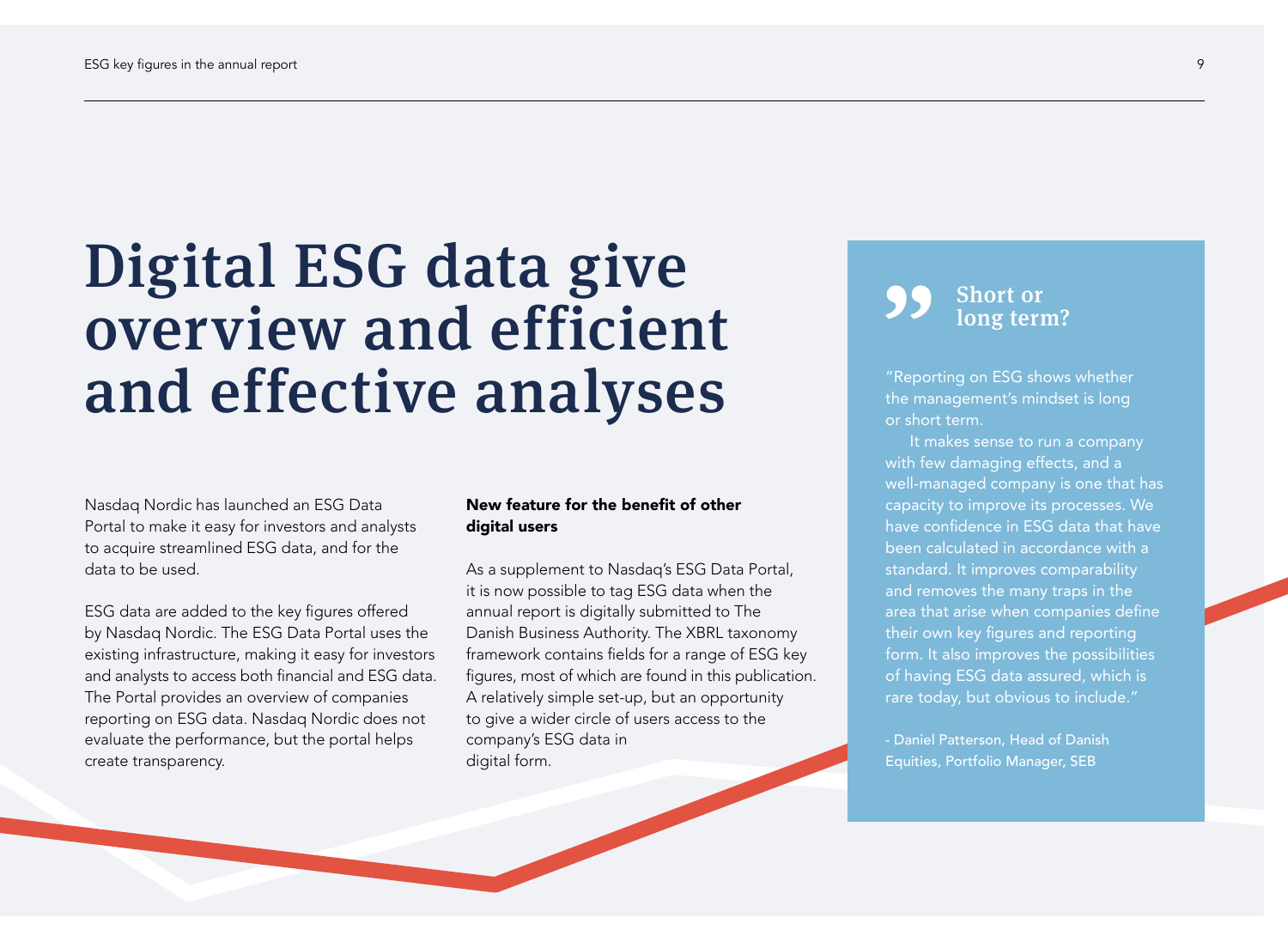### ESG data, definitions **Environmental data**

### CO<sub>2</sub>e Scope 1

#### Formula

Green House Gas (GHG) emissions are calculated for each combusted fuel/material – e.g.: CH $_{_4}$  =  $\sum$  (combusted fuel type \* CH $_{\textrm{\tiny{4}}}$  conversion factor per fuel type) per fuel type When all emissions are calculated, they are normalised to CO<sub>2</sub> equivalents (CO<sub>2</sub>e): CO<sub>2</sub>e = CO<sub>2</sub> +  $(28*CH<sub>4</sub>) + (273*N<sub>2</sub>O) + (25,200*SF<sub>6</sub>)$ + (GWP factor\*HFC) +  $(GWP factor*PFC) + (17,400*NF_5)$ .

#### Unit: Metric tonnes

#### Explanation

Scope 1 emissions: Direct emissions resulting from the company's own combustion of fuels and materials. Most often CO $_2$ e are not measured, but calculated, based on quantitative data on combusted fuels/materials, such as: oil, gas, diesel, gasoline, kerosene, coal, biomass, and others. The combusted fuels/materials are multiplied with converters for emissions of the 7 Kyoto gases/GHGs: carbon dioxide (CO<sub>2</sub>), methane (CH<sub>4</sub>),

nitrous oxide ( $\mathsf{N}_2\mathsf{O}$ ), hydrofluorocarbons (HFCs), perfluorocarbons (PFCs), sulphur hexafluoride (SF, ), and nitrogen trifluoride (NF<sub>3</sub>). Since these gases have different Global Warming Potential (GWP), each gas is subsequently normalised to CO<sub>2</sub> equivalents (CO<sub>2</sub>e) by multiplying each gas with their individual GWP factor.

#### Why included

Task Force on Climate Related Financial Disclosure (TCFD) relevant. The CO $_2$ e emitted compared with the produced quantities or revenue are useful to identify the companies that have been able to transfer to less  $\mathsf{CO}_2$ -polluting processes/assets – either over time or compared with the peers. Relevant for Sustainable Development Target (SDG) indicator: 9.4.1.

#### Updating GWP factors

GWP factors from IPCC's Sixth Assessment Report are used. When GWP factors are updated, historical data are not adjusted.

#### CO<sub>2</sub>e Scope 2

#### Formula

Scope 2 emissions are calculated per country per bought MWh of electricity, and/or GJ of district heating/cooling – e.g.: CH<sub>4</sub> =  $\sum$  (bought MWh or GJ  $^{\star}$  CH $_{\textrm{\tiny{4}}}$  conversion factor per country) per country. When all emissions are calculated, they are normalised to  $CO_2$ e:  $CO_2$ e =  $CO_2$  + (28\*CH<sub>4</sub>) +  $(273*N<sub>2</sub>O)$ .

Unit: Metric tonnes

#### Explanation

Scope 2 emissions: indirect emissions resulting from the energy used to produce electricity, district heating, or district cooling, which the company has purchased for its use. The scope 2 emissions are in principle calculated as scope 1 emissions, though typically not covering all Kyotogases/GHGs. Be aware, the use of electricity, district heating, and district cooling must be collected per country, as there are significant differences in the emissions of CO<sub>2</sub>e, therefore the converters are different per country.

If the company is buying renewable energy (wind, solar, geothermal, etc.), then, in principle, there are no emissions from these sources, thus these do not impact on scope 2 – but should be included in Energy Consumption (cf. following definitions). If the company is selling electricity, this should not be deducted from the bought electricity, but can be reported additionally.

#### Why included

TCFD relevant. The CO<sub>2</sub>e emitted compared with the produced quantities or revenue are useful to identify the companies that have been able to transfer to less  $\mathsf{CO}_{2}$ polluting processes/assets – either over time or compared with the peers. Relevant for SDG indicator: 9.4.1.

REFERENCES (Scope 1 and 2):

- GHG Protocol Corporate Accounting and Reporting Standard
- International Energy Agency: Emission factors
- The Danish Finance Society's Recommendations & Financial Ratios
- Nasdaq (2019) ESG Reporting Guide 2.0, E1.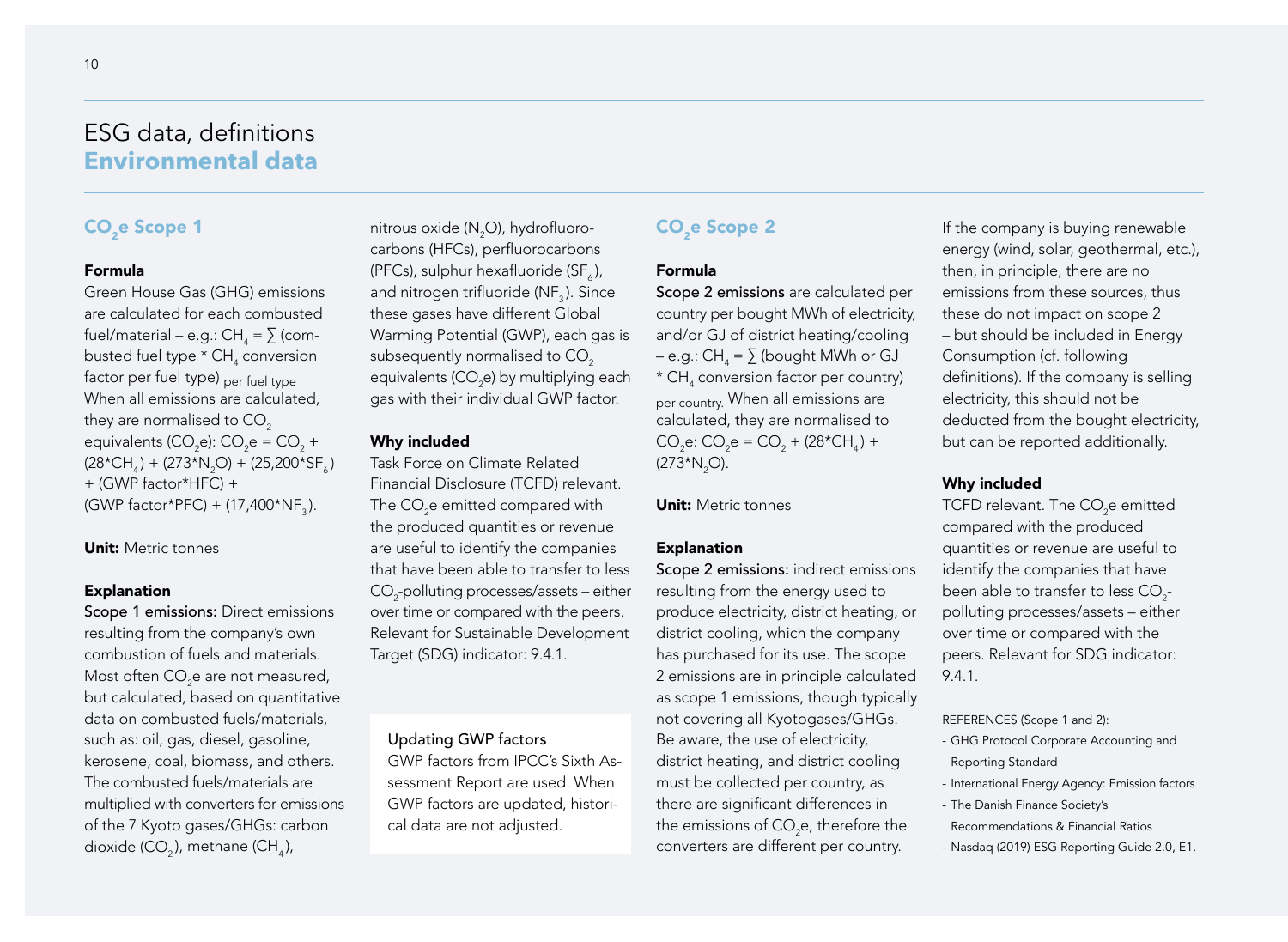#### Energy Consumption

#### Formula

Energy Consumption =  $\sum$  (combusted fuel type (t) \* power factor per fuel type)  $_{\text{per fuel two}}$  + (used electricity (incl. renewable energy)(MWh)\*3.6) + (used district heating/cooling including renewable sources of heating/cooling (GJ)).

#### Unit: GJ

#### Explanation

Energy is, as emissions, typically calculated based on consumptions multiplied with converters. The consumed energy must be added from both scope 1 and scope 2 (cf. previous definitions) sources but must additionally also contain energy from renewable energies.

#### Why included

TCFD relevant. The energy consumed compared with the produced quantities or revenue are useful to identify the companies that have been able to transfer to less energy consuming processes/assets – either over time

or compared with the peers. Relevant for SDG indicator: 7.3.1.

#### REFERENCES

- The Danish Finance Society's Recommendations & Financial Ratios
- Nasdaq (2019) ESG Reporting Guide 2.0, E3.

### Renewable Energy Share

#### Formula

Renewable Energy Share = (Renewable Energy/Total Energy) \* 100.

#### Unit: %

#### Explanation

How much of the total energy consumed is from renewable energy sources? Sometimes this is also measured as renewable energy vs. non-renewable energy, but then the intensity is impossible to measure for those companies with full renewable energy sources.

#### Why included

TCFD relevant. The ratio can be used to identify companies that have transformed their activities and energy consumption to renewable sources. Relevant for SDG indicator: 7.2.1.

#### **REFERENCES**

- The Danish Finance Society's
- Recommendations & Financial Ratios.

#### Water Consumption

#### Formula

Water Consumption = Sum of all gross water consumed.

#### Unit:  $m<sup>3</sup>$

#### **Explanation**

The sum of all water drawn into the boundaries of the company from all sources incl. surface water, ground water, rainwater, and municipal water supply. Water consumption is the gross amount of consumption, therefore cleaned/purified spillwater cannot be deducted but can be reported separately.

#### Why included

TCFD relevant. Water consumption

illustrates the risk profile of disruption of water supply and/or water cost changes. Relevant for SDG indicator: 6.4.1.

#### **REFERENCES**

- The Danish Finance Society's Recommendations & Financial Ratios
- Nasdaq (2019) ESG Reporting Guide 2.0, E6.

#### Use of standard factors and estimates

Standard factors, which can be obtained from energy suppliers, are typically used to calculate  $CO<sub>2</sub>$  equivalents (CO<sub>2</sub>e). The conversion factor for the accounting period, alternatively the most recently published conversion factor, is multiplied by the recorded consumption per energy type.

In general, if actual ESG data cannot be obtained, an estimate is made. Assumptions and uncertainties should in that case be disclosed together with the calculation methods used.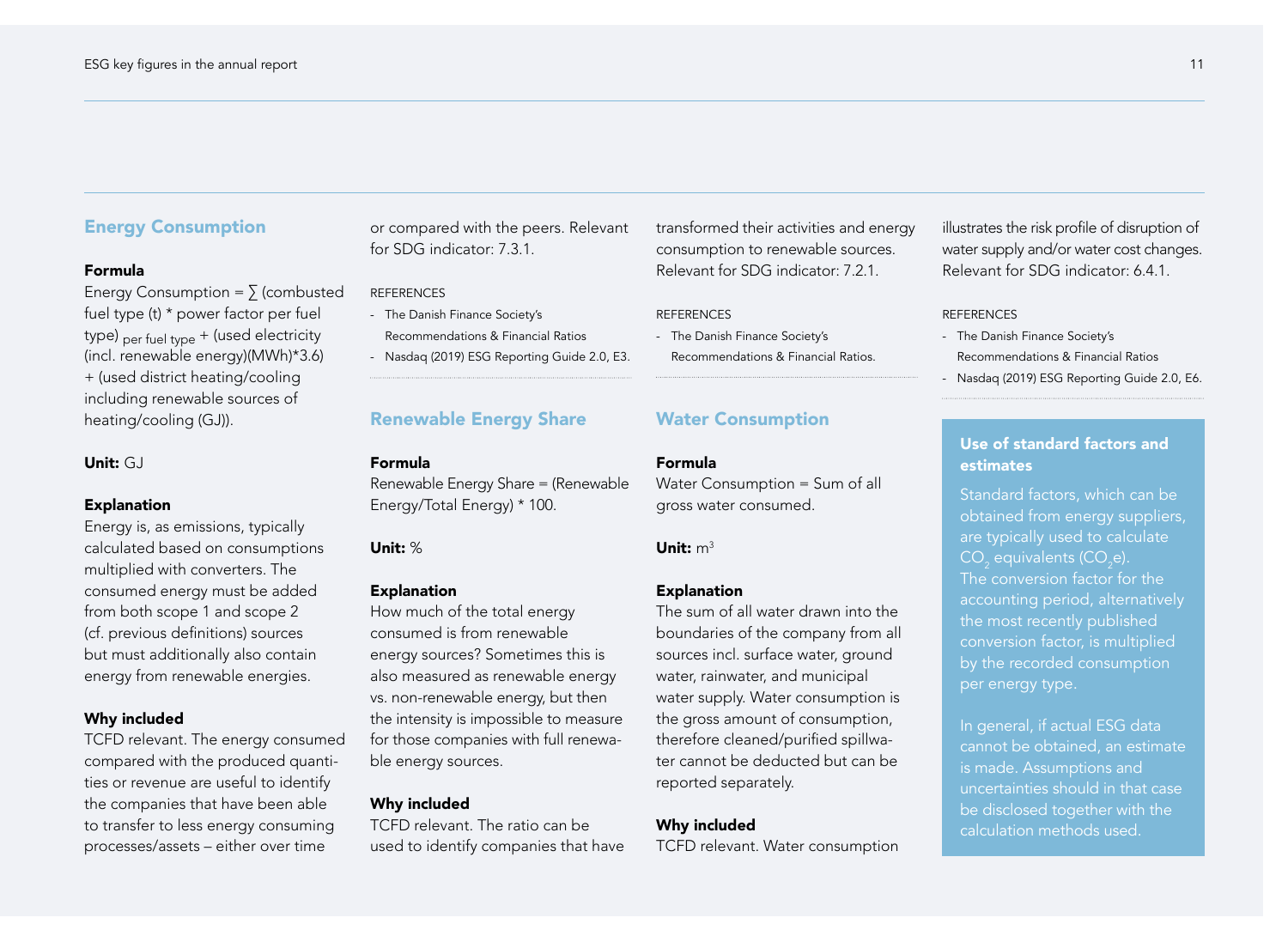### ESG data, definitions **Social data**

#### Full-Time Workforce

#### Formula

 $Full-Time Workforce = FTFs +$ Temporary Workers.

Unit: Full-Time Equivalents (FTEs)

#### **Explanation**

To be able to measure the full-time workforce the work performed is requiring, both directly hired FTEs and temporary workers need to be considered. This demands the legislative calculation of average full-time employees (FTEs) (meaning full-time employees + compensated overtime + FTE-calculated hourly salaried employees) plus FTEcalculated temporary workers.

#### Why included

Indirectly important, as full-time workforce is the base for a range of other social indicators (cf. the following definitions). Full-time workforce is better to use when comparing company requirements for manpower as in contrast to the simple FTEs, since temporary workers are also included and thereby securing comparability

between companies with higher and lower degrees of using temporary workforce. Be aware that Staff Cost only relates to FTEs.

#### **REFERENCES**

- Danish Financial Statements Act section 68
- The Danish Finance Society's
	- Recommendations & Financial Ratios.

#### Gender Diversity

#### Formula

Gender Diversity = ((Women FTEs + Women Temporary Workers)/ (Full-Time Workforce)) \* 100.

#### Unit: %

#### Explanation

Gender diversity is calculated both for the FTEs and for the Temporary Workers – and then summarised to show whether there are any gender diversity issues per contract type and /or in total for the workforce.

#### Why included

Gender diversity has scientifically been shown to be correlated with better financial performance.

#### REFERENCES

- The Danish Finance Society's Recommendations & Financial Ratios.

#### Gender Diversity, Management

#### Formula

Gender Diversity, Management = ((Women in Management)/(All FTEs in Management)) \* 100.

#### Unit: %

#### **Explanation**

Includes the executive board and employees in senior positions with personnel and/or professional responsibilities. The definition of 'senior position' will depend on the management structure of the company. Calculated in FTEs.

#### Why included

Gender diversity has scientifically been shown to be correlated with better financial performance. An uneven pattern of promotion and

seniority by gender can indicate risks related to workplace inequality and thus inability to attract female talent. Some investors specifically target more diverse companies. Relevant for SDG indicator: 5.5.2.

#### **REFERENCES**

- The Danish Finance Society's Recommendations & Financial Ratios.

#### Gender Pay Ratio

#### Formula

Gender Pay Ratio = Median Male Salary/Median Female Salary.

#### Unit: Times

#### Explanation

Gender equality of remuneration incl. bonuses, pensions, etc. How many times can the female median salary be covered by the male median salary. It is the median salaries and not the average salaries that are compared to ensure the comparison is not skewed by extremely expensive/inexpensive employees. As a practical alternative, averages can be used if the calculation of the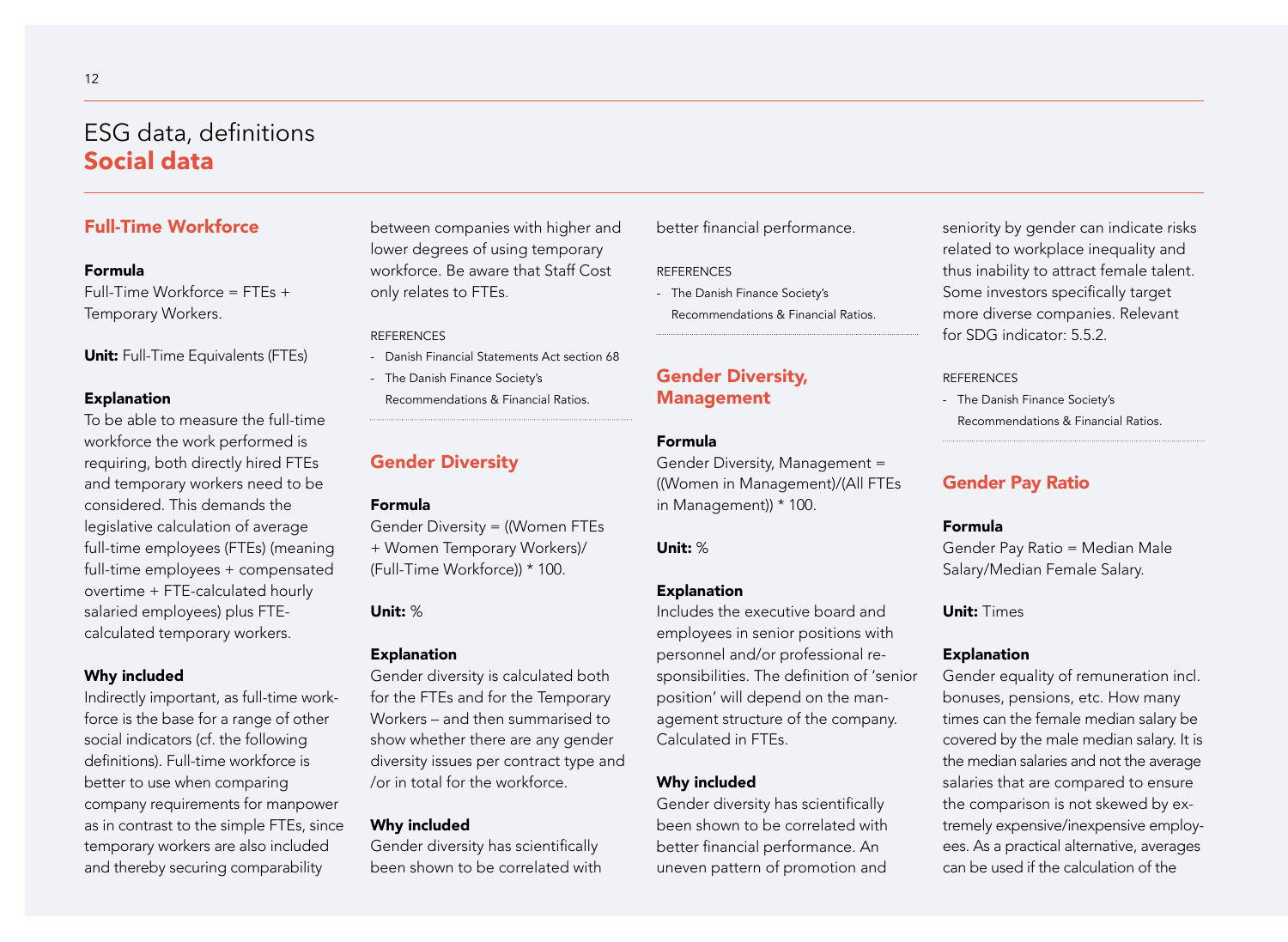median salary is very burdensome, or the key figure is not significantly affected by the choice of method.

#### Why included

Mandatory for many listed companies in the UK. Gender diversity has scientifically been shown to be correlated with better financial performance. An uneven pattern of pay by gender can indicate risks related to workplace inequality and thus inability to attract female talent. Some investors specifically target more diverse companies. Relevant for SDG indicator: 8.5.1.

#### REFERENCES

- The Danish Finance Society's Recommendations & Financial Ratios

- Nasdaq (2019) ESG Reporting Guide 2.0, S2.

#### Employee Turnover Ratio

#### Formula

Employee Turnover Ratio = ((Voluntary + Involuntary Leavers)/FTEs) \* 100.

Unit: %

#### Explanation

Employee Turnover Ratio is calculated both for voluntary and involuntary leavers. Retirees are included as involuntary leavers. Note, this is only calculated for own FTEs.

#### Why included

In particular, the Voluntary Turnover Ratio is interesting, as it shows how successful the company is in retaining its employees. This ratio can be seen as a proxy for employee satisfaction measurements, which often are incomparable across companies.

#### REFERENCES

- The Danish Finance Society's Recommendations & Financial Ratios
- Nasdaq (2019) ESG Reporting Guide 2.0, S3.

#### Sickness Absence

#### Formula

Sickness Absence = (No of sick days for all FTEs for the period)/(Total FTEs).

Unit: Days per FTE

#### Explanation

Number of full days all own employees are sick and not on job, compared to number of FTEs. Maternity/paternity leave not to be included.

#### Why included

If the company has a disproportionate number of sick days per FTE, it can be seen as a proxy for less employee satisfaction and/or safety issues. This is costly and could also lead to inability to attract talent.

#### **REFERENCES**

- The Danish Finance Society's Recommendations & Financial Ratios
- OECD Health Statistics, 2020, Definitions, Sources and Methods.

#### Customer Retention Ratio

#### Formula

Customer Retention Rate: (((No. of customers at the end of the period) - (New customers acquired during the period))/(No. of customers at the beginning of the period)) \* 100.

#### Explanation

Share of customers retained from one period to the next. Be aware, this ratio is only useful for companies with returning known customers and short buy cycle.

#### Why included

This ratio can be seen as a proxy for customer satisfaction measurements, which often are incomparable across companies. A declining or relative low Customer Retention Ratio may indicate the revenue in the future may be more problematic or costly to maintain.

#### REFERENCES

- The Danish Finance Society's Recommendations & Financial Ratios
- Farris et al (2017) Key Marketing Metrics The 50+ metrics every manager needs to know, Pearson Education Ltd, Harlow, UK.

ESG data are calculated for the entire accounting period, unless otherwise stated.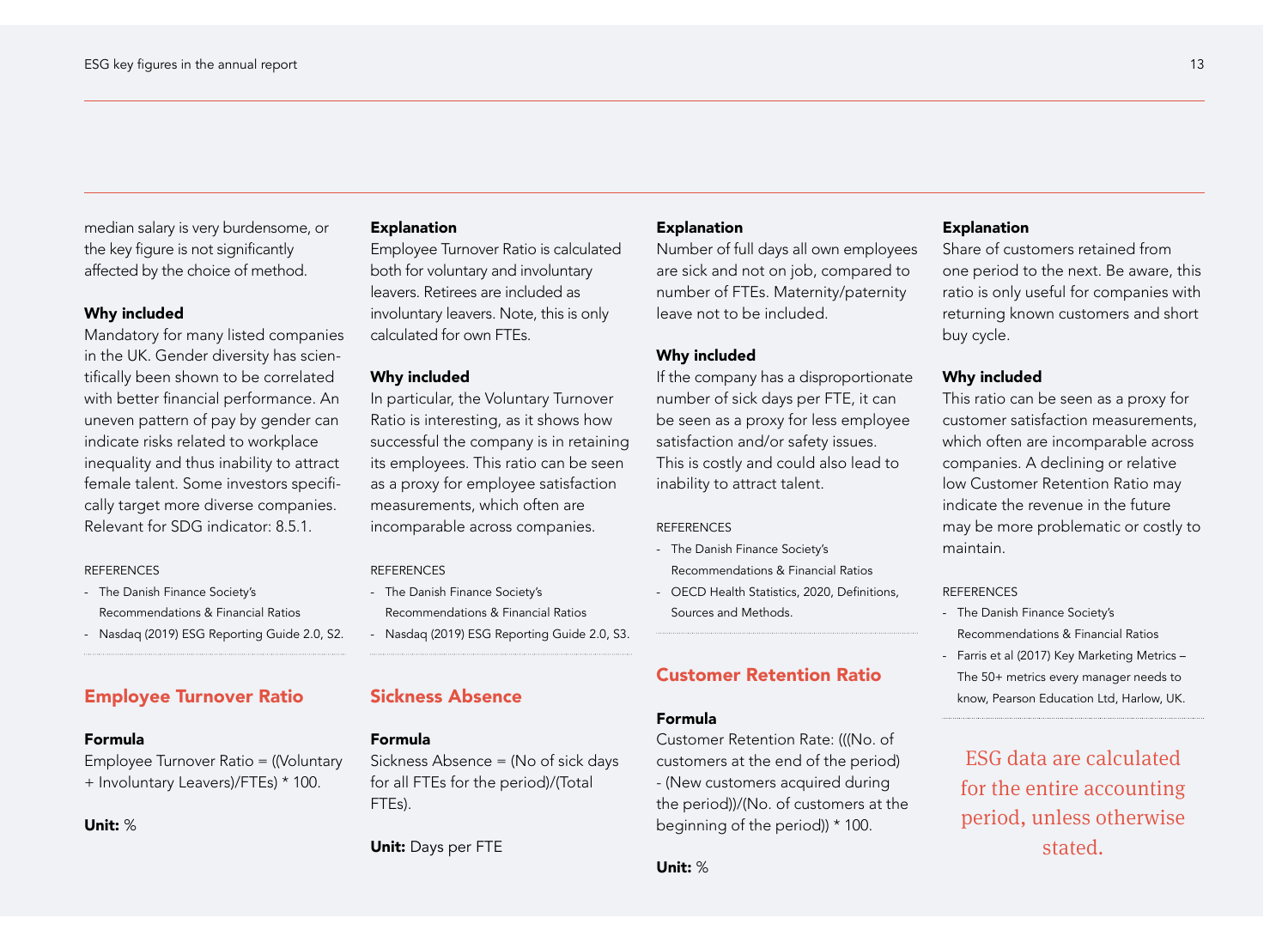## ESG data, definitions **Governance data**

#### Gender Diversity, Board

#### Formula

Gender Diversity, Board = ((Female board members elected at the AGM)/ (All AGM elected board members))  $* 100.$ 

#### Unit: %

#### Explanation

Gender diversity for the board elected at the Annual General Meeting (AGM) calculated on the balance sheet date. Be aware, that for companies reporting according to the Executive Order for Financial Companies, the diversity is measured for the full board including employee-elected members, but excluding politically appointed members.

#### Why included

Gender diversity has scientifically been shown to be correlated with better financial performance. Some investors specifically target more diverse companies. Relevant for SDG indicator: 5.5.2.

#### **REFERENCES**

- The Danish Finance Society's
- Recommendations & Financial Ratios
- Nasdaq (2019) ESG Reporting Guide 2.0, G1.
- Danish Recommendations on Corporate Governance (2020).

rate may indicate less attention on the board work, which may indicate a governance culture at risk.

#### **REFERENCES**

- The Danish Finance Society's Recommendations & Financial Ratios
- Danish Recommendations on Corporate Governance (2020).

#### CEO Pay Ratio

CEO Pay Ratio = CEO Compensation/ Median Staff Salary

#### Unit: Times

#### Explanation

How many times the median staff salary can be covered by the CEO compensation as a proxy for social equality. It is the median salary and not the average salary that is compared with the CEO pay to ensure the comparison is not skewed by extremely expensive/inexpensive employees. Be aware, this ratio can be difficult to use for comparative

analyses of companies with different geographical spread of employees, due to different local salary levels.

#### Why included

A relatively high or increasing CEO Pay Ratio may illuminate the company's valuation of the CEO compared to the regular employee. The investor can compare this ratio with the financial performance of the company – and if this is relatively low or declining, the investor would probably consider whether the remuneration package is socially appropriate, and it may indicate a governance culture at risk. Mandatory for many listed companies in the US and the UK.

#### **REFERENCES**

- The Danish Finance Society's Recommendations & Financial Ratios
- Nasdaq (2019) ESG Reporting Guide 2.0, S1.



### Board Meeting Attendance Rate

#### Formula

Board Meeting Attendance Rate = ((∑Number of board meetings attended) per board member /(Number of board meetings \* Number of board members)) \* 100.

Unit: %

#### Explanation

Measures the activity level of the board members.

#### Why included

To be seen in context with the recommendations of the Danish Committee on Corporate Governance on evaluation of the board of directors. A relatively low or declining attendance

#### Formula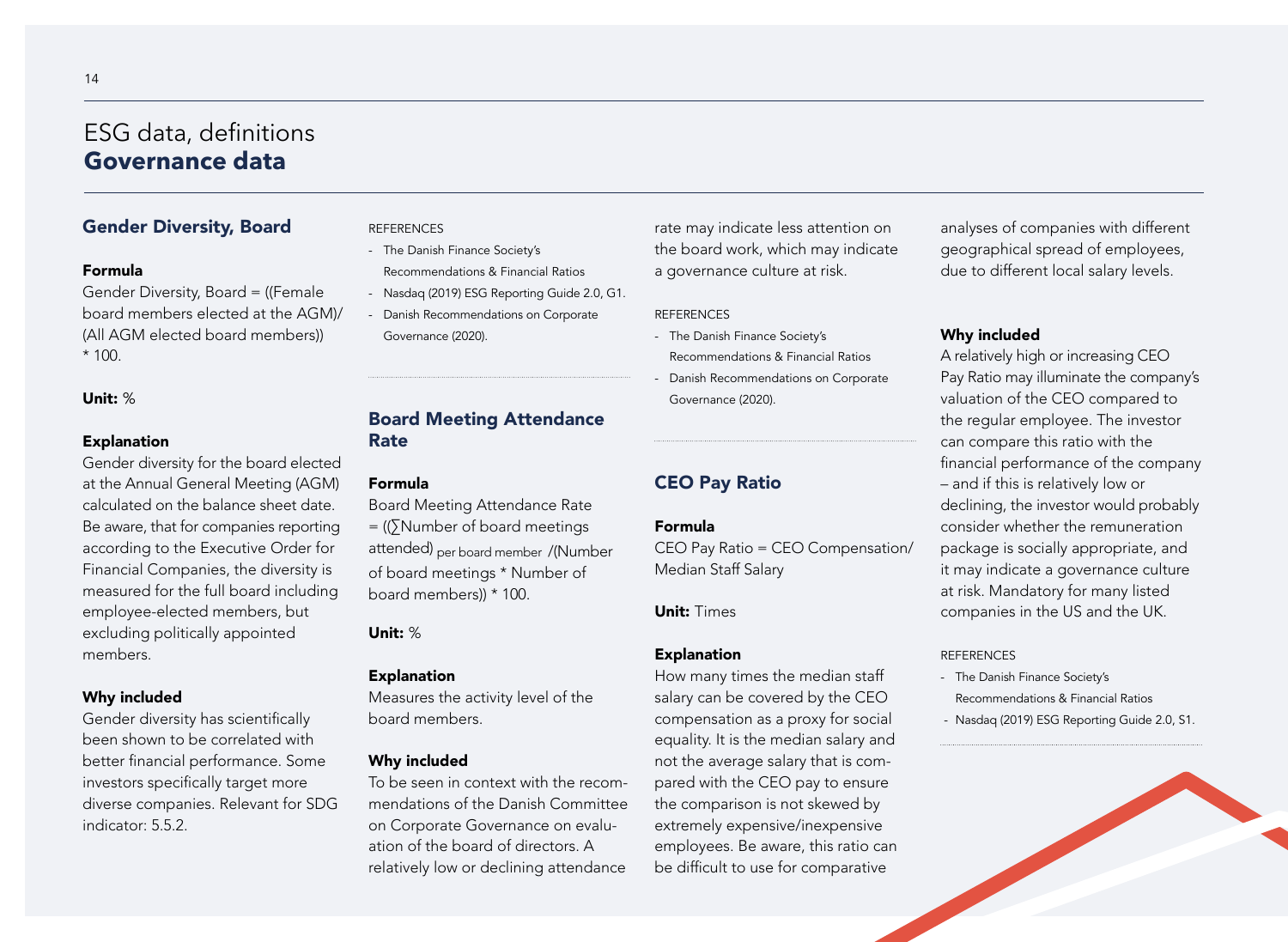### Links to relevant references

[CFA Society Denmark's Recom](https://www.keyratios.org/esg-key-figures)[mendations & Financial Ratios](https://www.keyratios.org/esg-key-figures)

[Nasdaq \(2019\) ESG Reporting](https://www.nasdaq.com/ESG-Guide)  [Guide 2.0](https://www.nasdaq.com/ESG-Guide)

[The Danish Business](https://erhvervsstyrelsen.dk/vejledning-vejledning-om-esg-taksonomi)  [Authority's Guidelines on](https://erhvervsstyrelsen.dk/vejledning-vejledning-om-esg-taksonomi)  [ESG Taxonomy \(in Danish\)](https://erhvervsstyrelsen.dk/vejledning-vejledning-om-esg-taksonomi)

[World Resources Institute &](https://ghgprotocol.org/corporate-standard)  [World Business Council for](https://ghgprotocol.org/corporate-standard)  [Sustainable Development](https://ghgprotocol.org/corporate-standard)  [\(WRI/WBCSD\) \(2015\) The](https://ghgprotocol.org/corporate-standard)  [Greenhouse Gas Protocol](https://ghgprotocol.org/corporate-standard)

[World Economic Forum \(WEF\)](https://www.weforum.org/reports/measuring-stakeholder-capitalism-towards-common-metrics-and-consistent-reporting-of-sustainable-value-creation)  [\(2020\) Measuring Stakeholder](https://www.weforum.org/reports/measuring-stakeholder-capitalism-towards-common-metrics-and-consistent-reporting-of-sustainable-value-creation)  [Capitalism: Towards Common](https://www.weforum.org/reports/measuring-stakeholder-capitalism-towards-common-metrics-and-consistent-reporting-of-sustainable-value-creation)  [Metrics and Consistent](https://www.weforum.org/reports/measuring-stakeholder-capitalism-towards-common-metrics-and-consistent-reporting-of-sustainable-value-creation)  [Reporting of Sustainable Value](https://www.weforum.org/reports/measuring-stakeholder-capitalism-towards-common-metrics-and-consistent-reporting-of-sustainable-value-creation)  **[Creation](https://www.weforum.org/reports/measuring-stakeholder-capitalism-towards-common-metrics-and-consistent-reporting-of-sustainable-value-creation)** 

**International Energy Agency** [Data Services](https://www.iea.org/subscribe-to-data-services)

## Legislation and [The Danish Finance Society /](https://www.keyratios.org/esg-key-figures) **recommendations**

#### What does the Danish Financial Statements Act state?

According to section 99 a of the Danish Financial Statements Act, non-financial companies in reporting classes C (large) and D must supplement the management commentary with a corporate social responsibility (CSR) report. This report must provide information on non-financial key figures relevant to the particular business activities. The ESG key figure overview can be added as a supplement but note that the section 99 a report as a minimum must contain ESG key figures from the financial year.

In addition, according to section 68, companies that are subject to reporting classes B, C and D must disclose the average number of employees during the financial year. This number in full-time equivalents (FTEs) plus temporary labor constitute the ESG key figure for the company's full-time workforce.

The methods as well as the measurement basis used for ESG key figures in the annual report must be described in accordance with section 53 (1). The description can be placed under accounting policies or in a separate note. The same applies to any CSR reports published on the company's website.

According to section 107 b, listed companies must present information on corporate governance, including internal control and risk management systems. The ESG key figure overview can supplement the company's report on corporate governance.

Similar rules exist for financial companies subject to the notices from the Danish Financial Supervisory Authority – in Danish known as 'regnskabsbekendtgørelsen' – see sections 134, 135 and 135 b, section 124, and section 85.

#### What do the Danish Recommendations on Corporate Governance state?

The Danish Committee on Corporate Governance's recommendations are best practice guidelines that aim to support value-creating and responsible management. Companies listed on Nasdaq Copenhagen must in relation to the annual report give an account of which recommendations the company has chosen to comply with and which ones they have not (comply or explain approach). Among other, it is recommended to disclose the composition of the Board of Directors and the members' attendance at meetings.